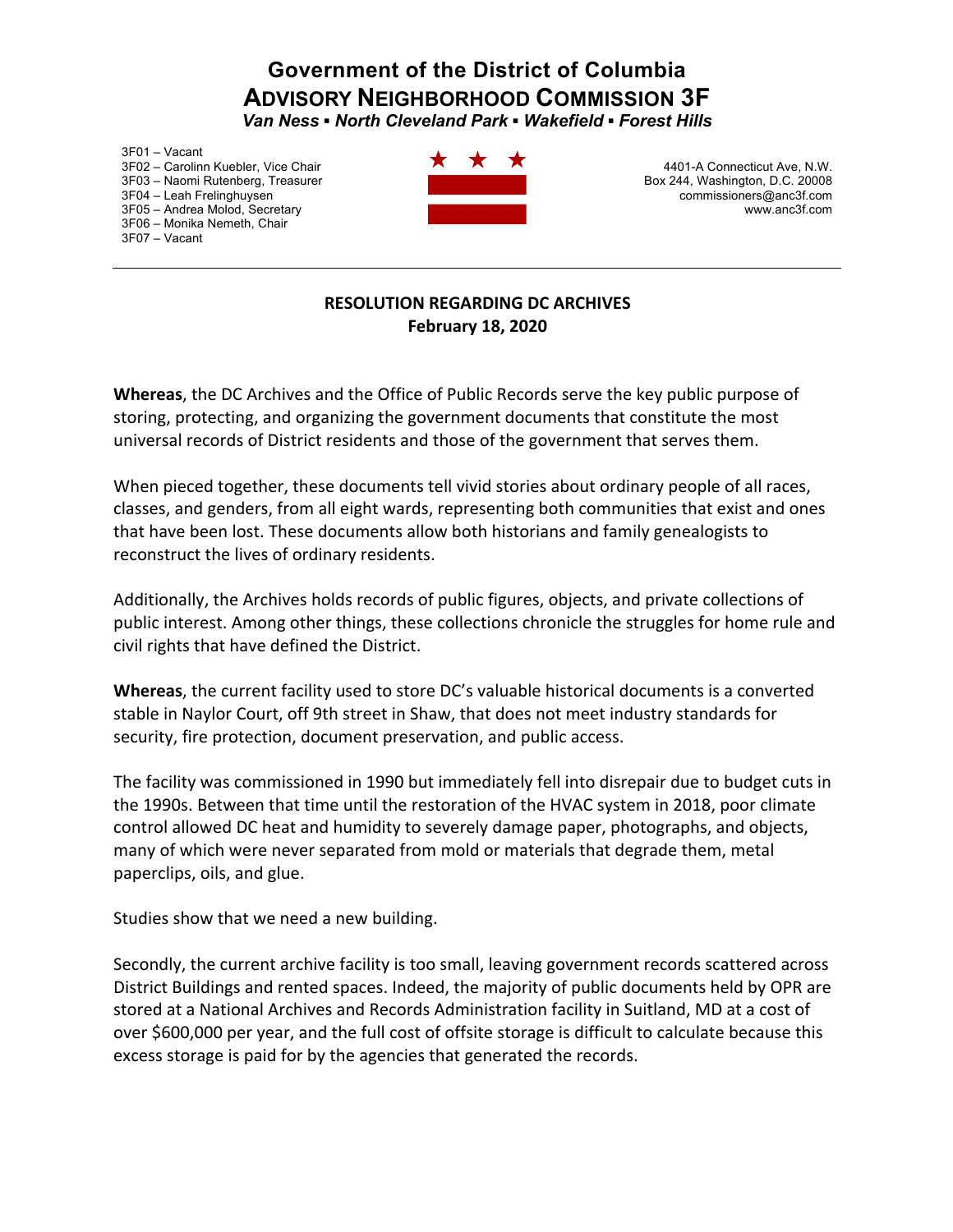Finally, the lack of proper reading rooms means the archives are substantially not available to the public. The limited access citizens and historians have strained staff resources, and it is impossible to accommodate school or university instruction, a common practice elsewhere. When space is available, researchers must work in record storage areas, a major security risk.

**Whereas**, even the best conditions outlined above are not normal for peer institutions, such as ones that store state-level documents or those of major cities. Similarly, these conditions would not be considered acceptable for a university archive or private records collection.

**Whereas**, most peer organizations operate independently of the executive branch of government, either as independent agencies, or governmentally-chartered institutions. In contrast, key decisions about the D.C. Archives are made by the executive. The independence of other archives reflects and understanding that the cycles of government and politics are not conducive to the long-term planning and operations critical to a successful archive.

**Whereas**, between FY2015 and FY2019, Mayor Bowser and the D.C. Council appropriated over 80 million dollars to construct a new D.C. Archives facility and to transfer and conserve the records currently stored in rented spaces. This latest action occurred after a long period of citizen activism and after District agencies proposed several inappropriate locations.

In addition to this appropriation, capital funds from earlier building proposals remain assigned to the office, unexpended, while its operational budget is insufficient for the backlog of conservation work.

**Whereas**, at the September 27th, 2018 hearing on District Historical Records Advisory Board Amendment Act of 2018 (B22-0842), the Office of the Secretary announced that a newconstruction archive, record, and education facility would be constructed at the University of the District of Columbia. The Secretary stated that construction would begin in 2019.

**Whereas**, as of December 31st, 2019, no contracts for design or construction of these facilities has been issued and no land transfer agreement between the University of the District of Columbia and the Government of the District of Columbia existed, or has been made public.

**Whereas**, at a time of major change in the District of Columbia, this Commission recognizes the need for a new facility and resources to make public records a public resource.

**NOW THEREFORE BE IT RESOLVED**, that ANC 3F requests the Mayor and the DC Council secure a site for the DC Archives and Office of Public Records at the University of the District of Columbia, design a facility, and begin substantial construction within eighteen months of this resolution.